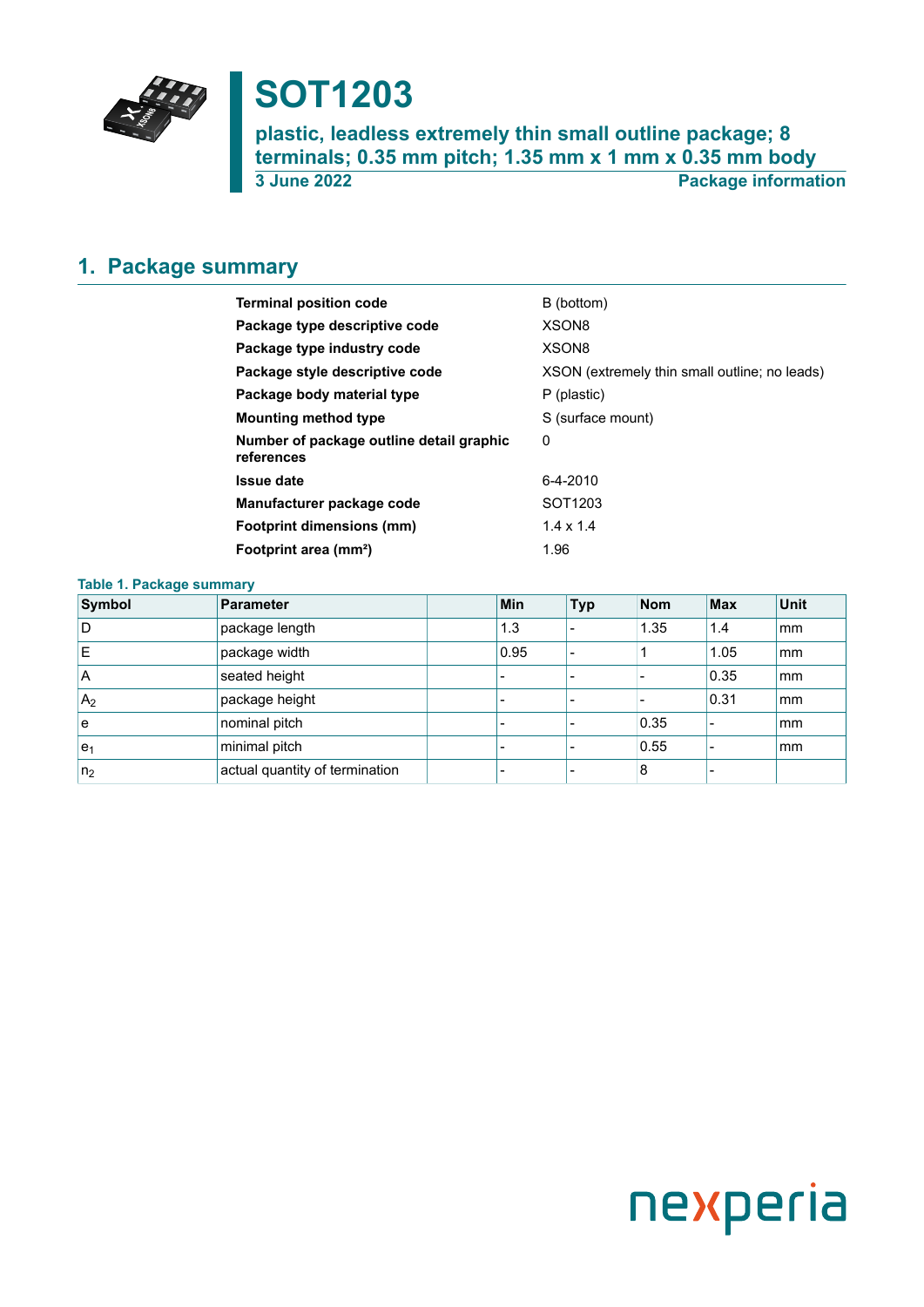**plastic, leadless extremely thin small outline package; 8 terminals; 0.35 mm pitch; 1.35 mm x 1 mm x 0.35 mm body**

### <span id="page-1-0"></span>**2. Package outline**

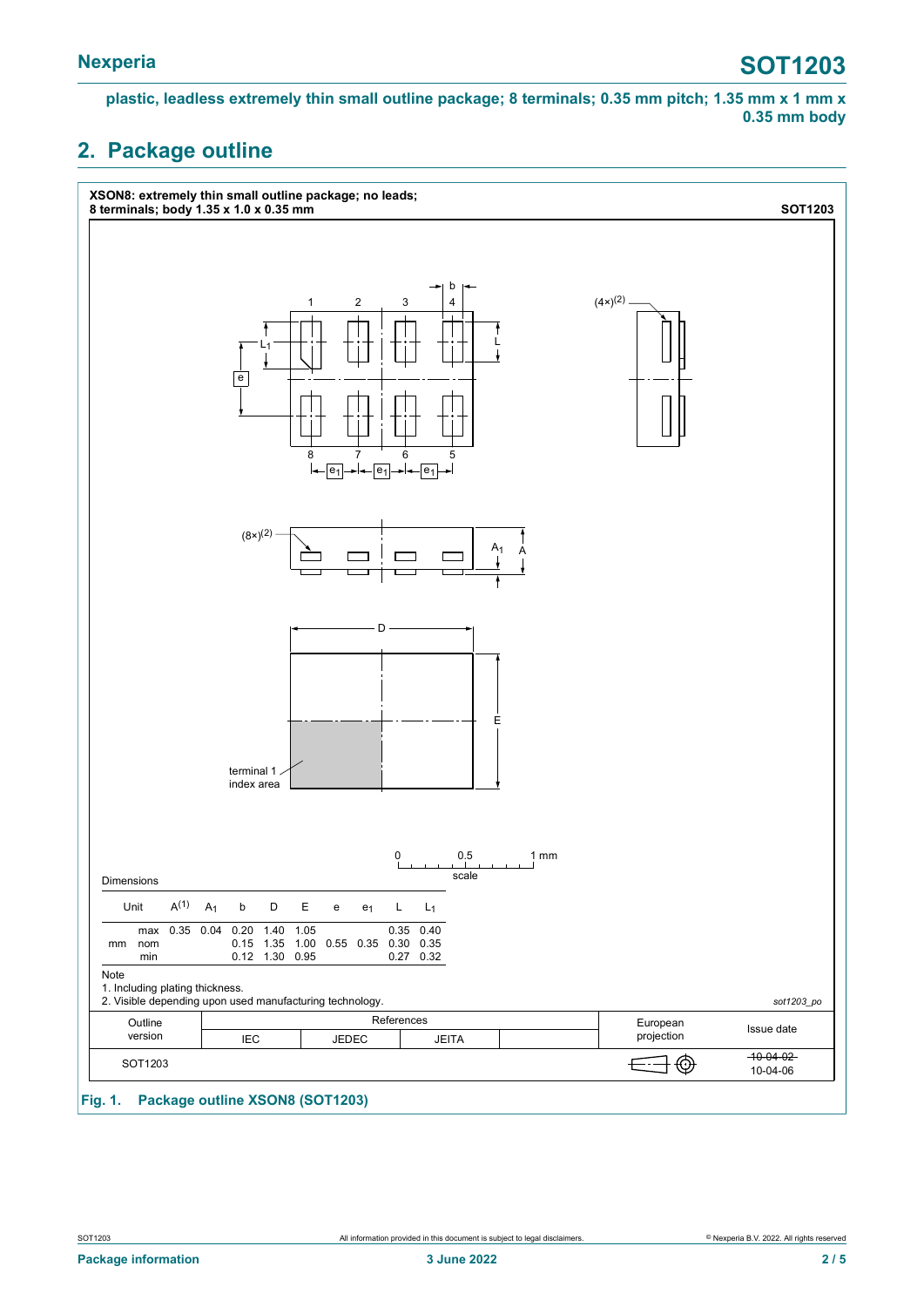# **Nexperia SOT1203**

**plastic, leadless extremely thin small outline package; 8 terminals; 0.35 mm pitch; 1.35 mm x 1 mm x 0.35 mm body**

## <span id="page-2-0"></span>**3. Soldering**

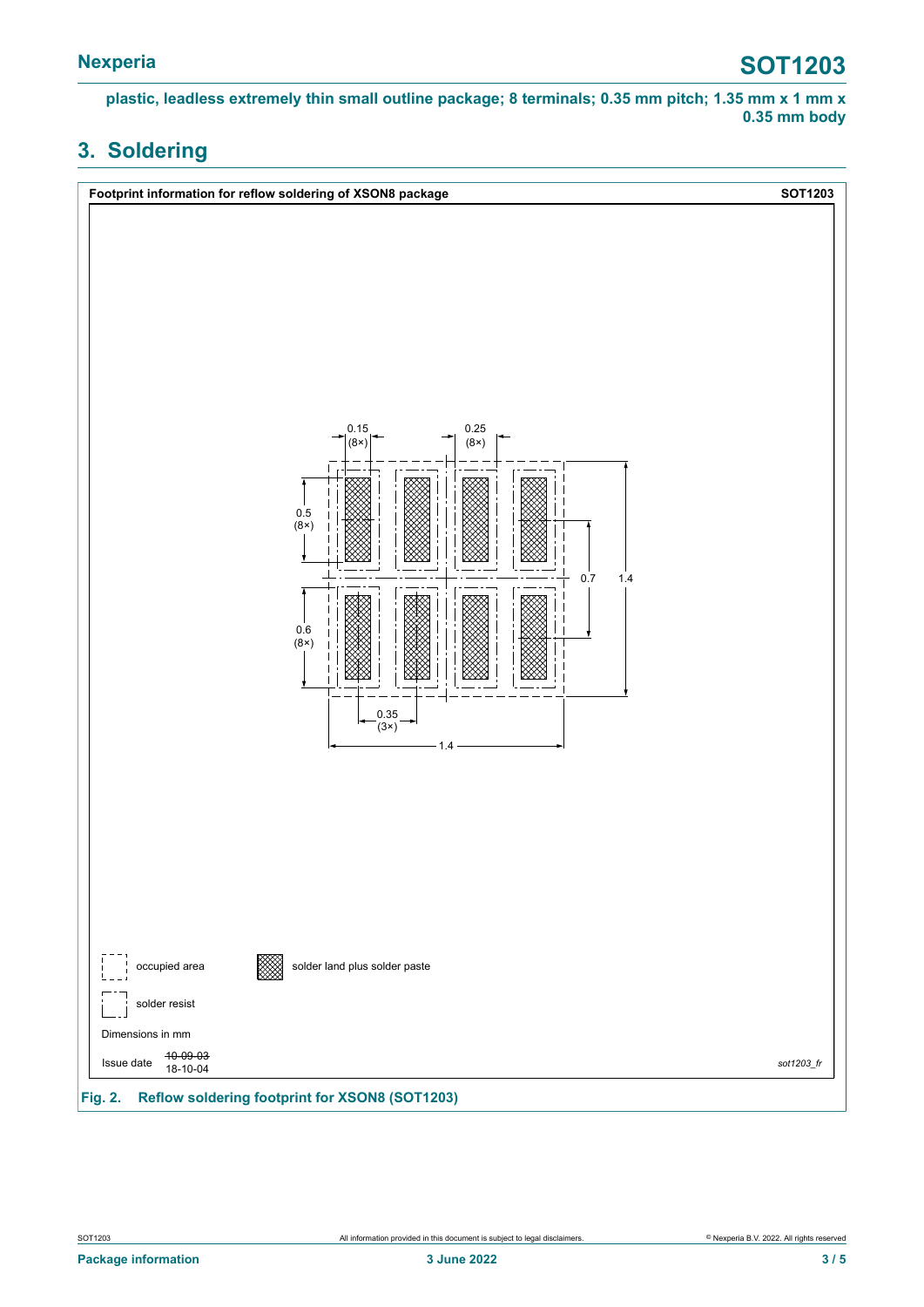**plastic, leadless extremely thin small outline package; 8 terminals; 0.35 mm pitch; 1.35 mm x 1 mm x 0.35 mm body**

## <span id="page-3-0"></span>**4. Legal information**

#### **Definitions**

**Draft** — The document is a draft version only. The content is still under internal review and subject to formal approval, which may result in modifications or additions. Nexperia does not give any representations or warranties as to the accuracy or completeness of information included herein and shall have no liability for the consequences of use of such information.

#### **Disclaimers**

**Limited warranty and liability** — Information in this document is believed to be accurate and reliable. However, Nexperia does not give any representations or warranties, expressed or implied, as to the accuracy or completeness of such information and shall have no liability for the consequences of use of such information. Nexperia takes no responsibility for the content in this document if provided by an information source outside of Nexperia.

In no event shall Nexperia be liable for any indirect, incidental, punitive, special or consequential damages (including - without limitation - lost profits, lost savings, business interruption, costs related to the removal or replacement of any products or rework charges) whether or not such damages are based on tort (including negligence), warranty, breach of contract or any other legal theory.

Notwithstanding any damages that customer might incur for any reason whatsoever, Nexperia's aggregate and cumulative liability towards customer for the products described herein shall be limited in accordance with the Terms and conditions of commercial sale of Nexperia.

**Right to make changes** — Nexperia reserves the right to make changes to information published in this document, including without limitation specifications and product descriptions, at any time and without notice. This document supersedes and replaces all information supplied prior to the publication hereof.

**Suitability for use** — Nexperia products are not designed, authorized or warranted to be suitable for use in life support, life-critical or safety-critical systems or equipment, nor in applications where failure or malfunction of an Nexperia product can reasonably be expected to result in personal injury, death or severe property or environmental damage. Nexperia and its suppliers accept no liability for inclusion and/or use of Nexperia products in such equipment or applications and therefore such inclusion and/or use is at the customer's own risk.

**Applications** — Applications that are described herein for any of these products are for illustrative purposes only. Nexperia makes no representation or warranty that such applications will be suitable for the specified use without further testing or modification.

Customers are responsible for the design and operation of their applications and products using Nexperia products, and Nexperia accepts no liability for any assistance with applications or customer product design. It is customer's sole responsibility to determine whether the Nexperia product is suitable and fit for the customer's applications and products planned, as well as for the planned application and use of customer's third party customer(s). Customers should provide appropriate design and operating safeguards to minimize the risks associated with their applications and products.

Nexperia does not accept any liability related to any default, damage, costs or problem which is based on any weakness or default in the customer's applications or products, or the application or use by customer's third party customer(s). Customer is responsible for doing all necessary testing for the customer's applications and products using Nexperia products in order to avoid a default of the applications and the products or of the application or use by customer's third party customer(s). Nexperia does not accept any liability in this respect.

**Export control** — This document as well as the item(s) described herein may be subject to export control regulations. Export might require a prior authorization from competent authorities.

**Translations** — A non-English (translated) version of a document is for reference only. The English version shall prevail in case of any discrepancy between the translated and English versions.

#### **Trademarks**

Notice: All referenced brands, product names, service names and trademarks are the property of their respective owners.